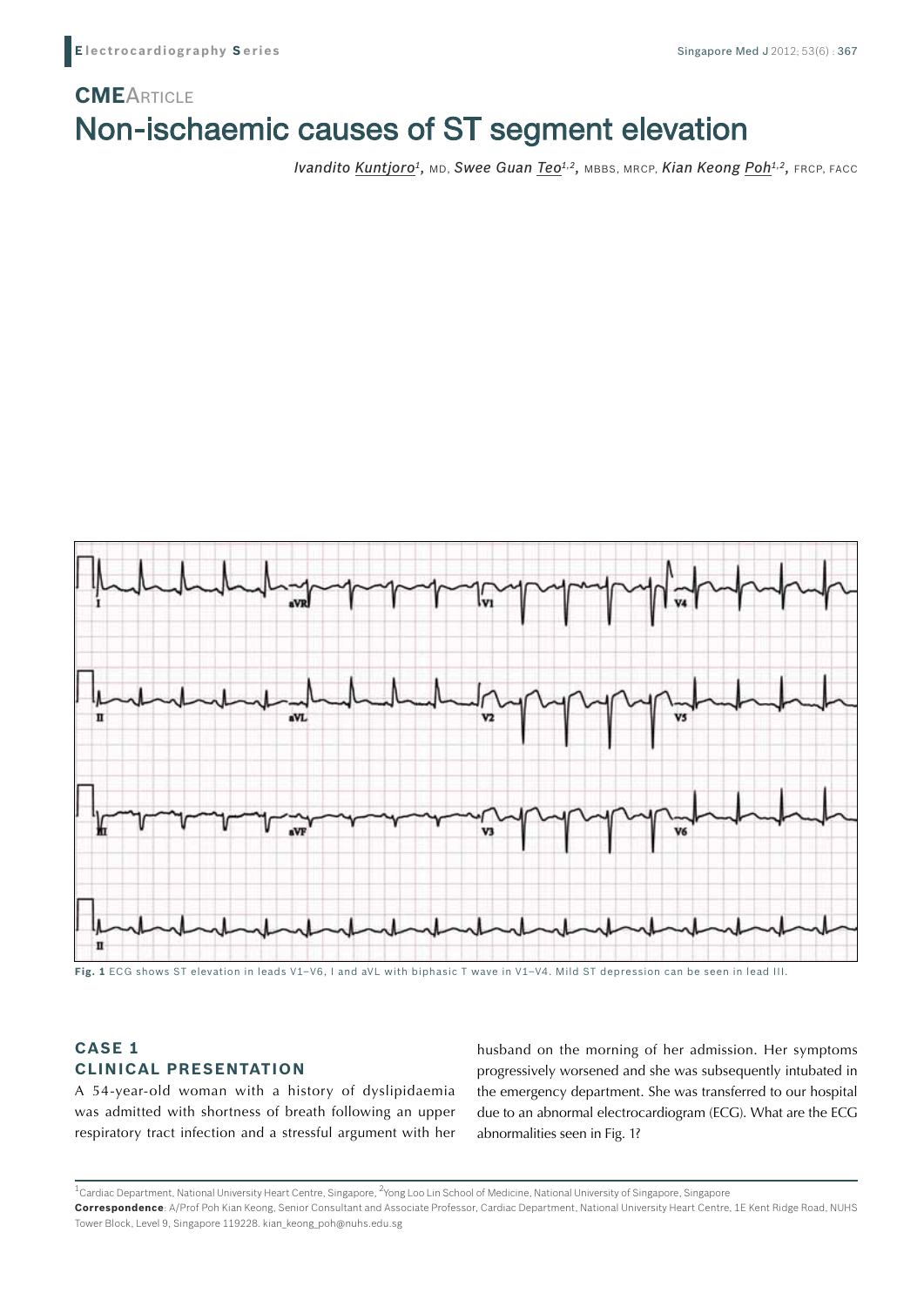## **ECG INTERPRETATION**

The ECG shows sinus tachycardia with elevated ST elevation (1–3 mm) in the anterior and lateral leads (V1–V6, I and aVL). The T waves in V1–V4 are biphasic. Mild ST depression is seen in lead III.

## **CLINICAL COURSE**

The patient was rushed to the cardiac catheterisation laboratory for emergency coronary angiography, which showed a nonsignificant 25% stenosis of both the left anterior descending and right coronary arteries. Her left ventriculogram showed apical and mid-left ventricular ballooning (Fig. 2). She was diagnosed as suffering from stress-induced cardiomyopathy. Supportive measurement with intra-aortic balloon pump (IABP) was initiated. Further investigation showed only a mild elevation of the cardiac enzymes, with a peak creatine kinase (CK)-MB fraction of 11.0 ug/L and troponin T of 1.09 ug/L compared to ST segment elevation myocardial infarction (STEMI), where the cardiac enzymes would usually be significantly higher. Echocardiogram showed moderate left ventricular systolic dysfunction. The patient's condition improved and she was weaned off the IABP



**Fig. 2** Left ventriculogram shows apical and mid-left ventricular ballooning (arrows) during systole. LV: left ventricle

and extubated within the next 48 hours. She was discharged well from the hospital. Repeat echocardiogram done five months later showed normal left ventricular function with an ejection fraction of 60% and no apical ballooning.



**Fig. 3** ECG shows sinus tachycardia with widespread ST elevation. PR elevation (arrows) is seen in lead aVR and reciprocal PR depression in lead II.

## **CASE 2 CLINICAL PRESENTATION**

A 59-year-old man with a history of prostate cancer (status post prostatectomy) and myelodysplastic syndrome, with recent transformation to acute myeloblastic leukaemia (AML), was admitted with chest pain of three days' duration. The chest pain was worse on deep inspiration, and was accompanied by fever, chills and palpitation. He had normal blood pressure and the heart rate was 120 beats per minute. What are the ECG abnormalities seen in Fig. 3?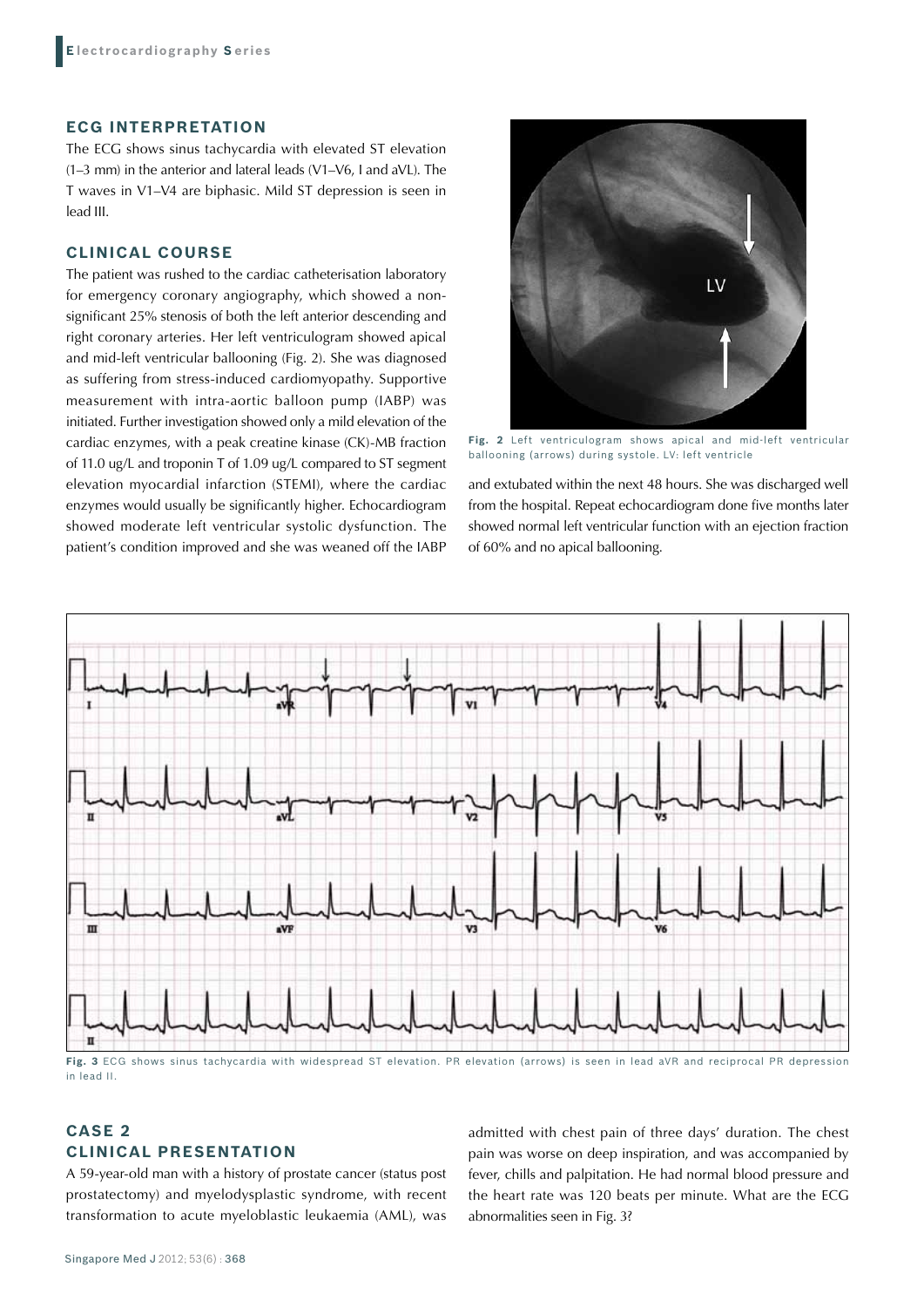#### **ECG INTERPRETATION**

There is diffuse ST-segment elevation in leads V2–V6, I, II and aVF, and reciprocal ST depression in aVR. The ST elevation is about 2 mm and is mildly concave. There is PR segment elevation in aVR and reciprocal PR segment depression in lead II. These abnormalities are consistent with acute pericarditis.

### **CLINICAL COURSE**

The patient underwent urgent bedside echocardiography, which showed moderate pericardial effusion with no definite features of pericardial tamponade. However, he deteriorated the next day, and repeat echocardiogram showed worsening of the pericardial effusion (Fig. 4). Pericardiocentesis was done and 350 mL of haemoserous fluid was drained. Fluid cytology revealed no malignancy and all cultures sent from the fluid sample were negative. His acute pericarditis and pericardial effusion were most likely exacerbated by the newly diagnosed AML. The patient's condition improved after he was started on chemotherapy for AML. Repeat echocardiogram ten days later



**Fig. 4** Echocardiogram in apical 4-chamber window shows circumferential pericardial effusion. PE: pericardial effusion; RA: right atrium; RV: right ventricle; LA: left atrium; LV: left ventricle

revealed no pericardial effusion. He stayed in the hospital for a total of 30 days for chemotherapy and post-chemotherapy care. He was discharged well from the hospital.



**Fig. 5** ECG shows sinus rhythm with concave ST elevation (arrows) in leads V4–V6. There are prominent and asymmetrical upright T waves. No reciprocal ST depression is seen in the inferior leads.

## **CASE 3 CLINICAL PRESENTATION**

## **ECG INTERPRETATION**

A 58-year-old man with hypertension and hyperlipidaemia was electively admitted for transforaminal lumbar inter-body fusion of L4–L5 with bilateral decompression. The cardiology team was consulted postoperatively to review his ECG. What is the ECG diagnosis in Fig. 5?

The ECG shows ST segment elevation (concave upwards) associated with tall T waves in leads V3–V6. There is no reciprocal depression seen in the inferior leads. This is consistent with a normal variant pattern of the ECG known as 'early repolarisation pattern'.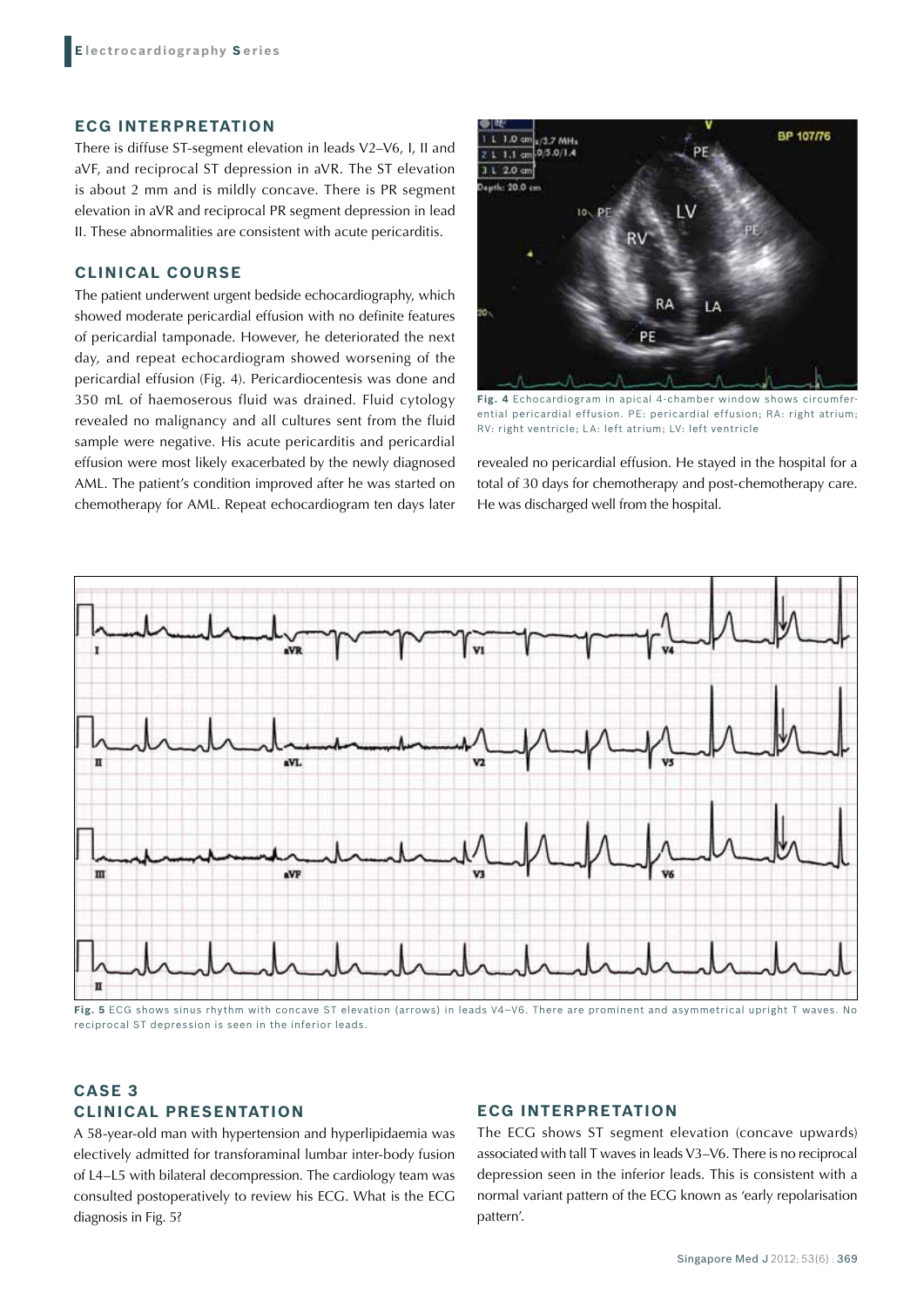**Table I. Causes of non-ischaemic ST segment elevation on ECG.**

| Acute pericarditis                                                |
|-------------------------------------------------------------------|
| Normal variants (early repolarisation pattern)                    |
| LVH, LBBB (mainly in $V1-V2$ or $V3$ )                            |
| Takotsubo cardiomyopathy                                          |
| Acute pulmonary embolism                                          |
| Post cardioversion                                                |
| Brugada pattern (Coved-like ST segment elevation in V1-V3)        |
| Type IC anti-arrhythmic drugs                                     |
| Hypercalcaemia, hyperkalaemia                                     |
| LVH: left ventricular hypertrophy; LBBB: left bundle branch block |

#### **CLINICAL COURSE**

The patient was in good condition postoperatively without any active cardiac symptoms. Blood tests revealed normal troponin T, with a slight elevation of total CK level, most likely due to muscle injury post surgery. A repeat ECG showed no significant change. The patient was subsequently discharged from the hospital. Further evaluation with a nuclear stress test a few months later showed normal perfusion with normal left ventricular ejection fraction.

#### **DISCUSSION**

 STEMI remains the most important cause of ST segment elevation in the ECG, and needs be recognised and treated immediately with urgent coronary revascularisation.<sup>(1)</sup> However, there are several non-ischaemic causes of ST segment elevation on ECG (Table I) that are also important. Stress-induced cardiomyopathy is also known as Takotsubo cardiomyopathy, apical ballooning syndrome or broken-heart syndrome. This condition is more common in females,<sup>(2)</sup> mostly postmenopausal, and usually triggered by an acute medical illness or sudden and intense emotional<sup>(3)</sup> or physical stress (such as death of relatives, particularly if unexpected, domestic abuse, arguments, catastrophic medical diagnoses and natural disasters).

Clinical presentation of stress-induced cardiomyopathy has many similarities with acute myocardial infarction. The most common symptoms are acute onset of chest pain, commonly accompanied by ST elevation in the ECG in a majority of the patients.(4) Coronary angiogram, which is frequently performed on such patients, usually shows no significant coronary lesions that can contribute to the significant decrease in left ventricular function and apical ballooning of the left ventricle. The mechanisms for these ECG findings are currently unclear. The possible hypothesis is catecholamine excess or micro-vascular dysfunction. Echocardiogram usually shows ballooning of the apex and the mid-left ventricular cavity with hyperkinesis on the basal wall.<sup>(5)</sup> Despite the severity and acute presentation of this condition, the abnormality is most often transient. Supportive treatment during the illness and heart failure medication during the recovery phase often result in complete recovery of the symptoms and heart function.

The second case highlights the other frequent cause of ST elevation. In contrast to the first case, the ST elevation in acute pericarditis has some distinct and specific characteristics, especially in the acute phase. The ST segment elevation rarely exceeds 5 mm and usually retains its normal concavity, unlike in STEMI.(6) Reciprocal ST depression is absent except in aVR. Since the pericardium wraps around the heart, the ST changes are more generalised, and thus present in most leads and do not correspond to anatomical grouping based on coronary vascularisation. Another important clue to the diagnosis of acute pericarditis is the frequent presence of PR segment elevation in aVR, with reciprocal PR segment depression in lead  $II^{(7)}$ .

The last case highlights the importance of knowledge that normal variant ECG or 'early repolarisation pattern' can mimic the ST elevation seen in myocardial infarction. This variant occurs in 2%–5% of the population, mainly in young adults who are athletically active.(7) The characteristic concave ST elevation and asymmetrical tall upright T wave need to be recognised in order to differentiate this normal variant from STEMI. A few recent studies have suggested the association of this syndrome with an increased risk of sudden death from ventricular tachyarrhythmias. However, in these studies, ST elevation was noted to be present mainly in the inferior (and not the lateral leads), and prominent J waves were seen. There are, at present, important ongoing studies on this issue. However, it is currently accepted that early repolarisation pattern is generally a benign ECG finding with an excellent prognosis, although in a few patients, a very low risk of ventricular tachyarrhythmia and sudden death may be present.

### **Acknowledgement**

We acknowledge Professor Chia Boon Lock for his advice and help in the writing of this article.

**ABSTRACT** ST segment elevation is one of the most important electrocardiographic features that need to be recognised. Although ST segment elevation myocardial infarction is one of the main causes of this abnormality, there are other non-ischaemic causes that are also important. We discuss reversible apical ballooning syndrome or Takotsubo cardiomyopathy, pericarditis and a case of ST segment elevation due to 'early repolarisation pattern'.

*Keywords: acute pericarditis, early repolarisation, ECG, ST segment elevation, Takotsubo cardiomyopathy*

*Singapore Med J 2012; 53(6): 367–371*

#### **REFERENCES**

- 1. Poh KK, Tan HC, Teo SG. Electrocardiography Series. ECG ST segment elevation in patients with chest pain. Singapore Med J 2011; 52:3-7.
- 2. Akashi YJ, Goldstein DS, Barbaro G, Ueyama T. Takotsubo cardiomyopathy: a new form of acute, reversible heart failure. Circulation 2008; 118:2754-62.
- 3. Wittstein IS, Thiemann DR, Lima JA, et al. Neurohumoral features of myocardial stunning due to sudden emotional stress. N Engl J Med 2005; 352:539-48.
- 4. Dib C, Asirvatham S, Elesber A, et al. Clinical correlates and prognostic significance of electrocardiographic abnormalities in apical ballooning syndrome (Takotsubo/stress-induced cardiomyopathy). Am Heart J 2009; 157:933-8.